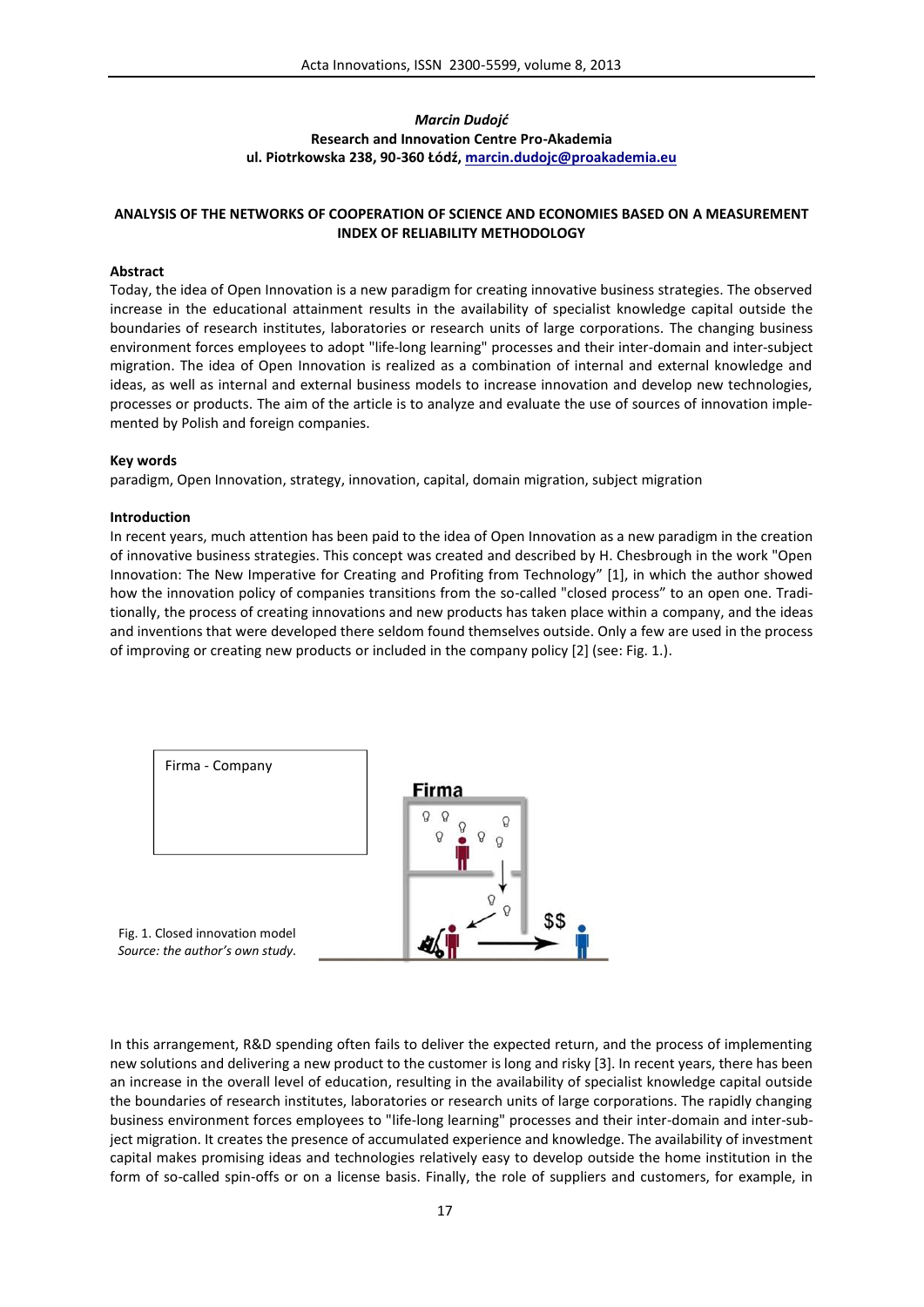creating innovation and new values, is also growing [4]. These factors have contributed to the search for new ways to increase innovation potential. The solution can be an intensive search and use of new technologies created outside the company, as well as cooperation with suppliers or competitors to create a new market value. Another way is to license or develop ideas and technologies that do not fit into your company profile.

Thus, the idea of Open Innovation can be described as combining internal and external knowledge and ideas, as well as internal and external business models to increase innovation and develop new technologies, processes or products (see: Fig. 2). As shown above, the enterprise is not required to have an expensive internal R&D department, and innovative solutions may come from other sources that directly derive from the location of the company on the market (see: Fig. 3).



*Source: the author's own study.*

Dostawcy – Suppliers; Uczelnie – Universities; Inne firmy – Other companies; Klienci – Clients; Firma - Company



Fig. 3. Potential external sources of innovative solutions *Source: the author's own study.*

The following are examples of the use of individual sources of innovation that have been implemented by other Polish and foreign companies.

#### **Own company**

To effectively implement innovative solutions in a company, an R&D department is not necessary. Employees who usually have extensive experience are often the source of great ideas. The German companies Bosch and Viessmann are examples of companies that have bet on their creativity and innovation.

For Viessmann, which has been producing heating systems for generations, there is a simple suggestion system that employees can propose in individual factories through special paper forms. Bosch also follows such practices, but the system is much more sophisticated and takes the form of a web site, while providing greater control over the process itself. Both companies pay special attention to confidentiality, intellectual property rights, and apply a premium system if the solution suggested by the employee is useful and is implemented.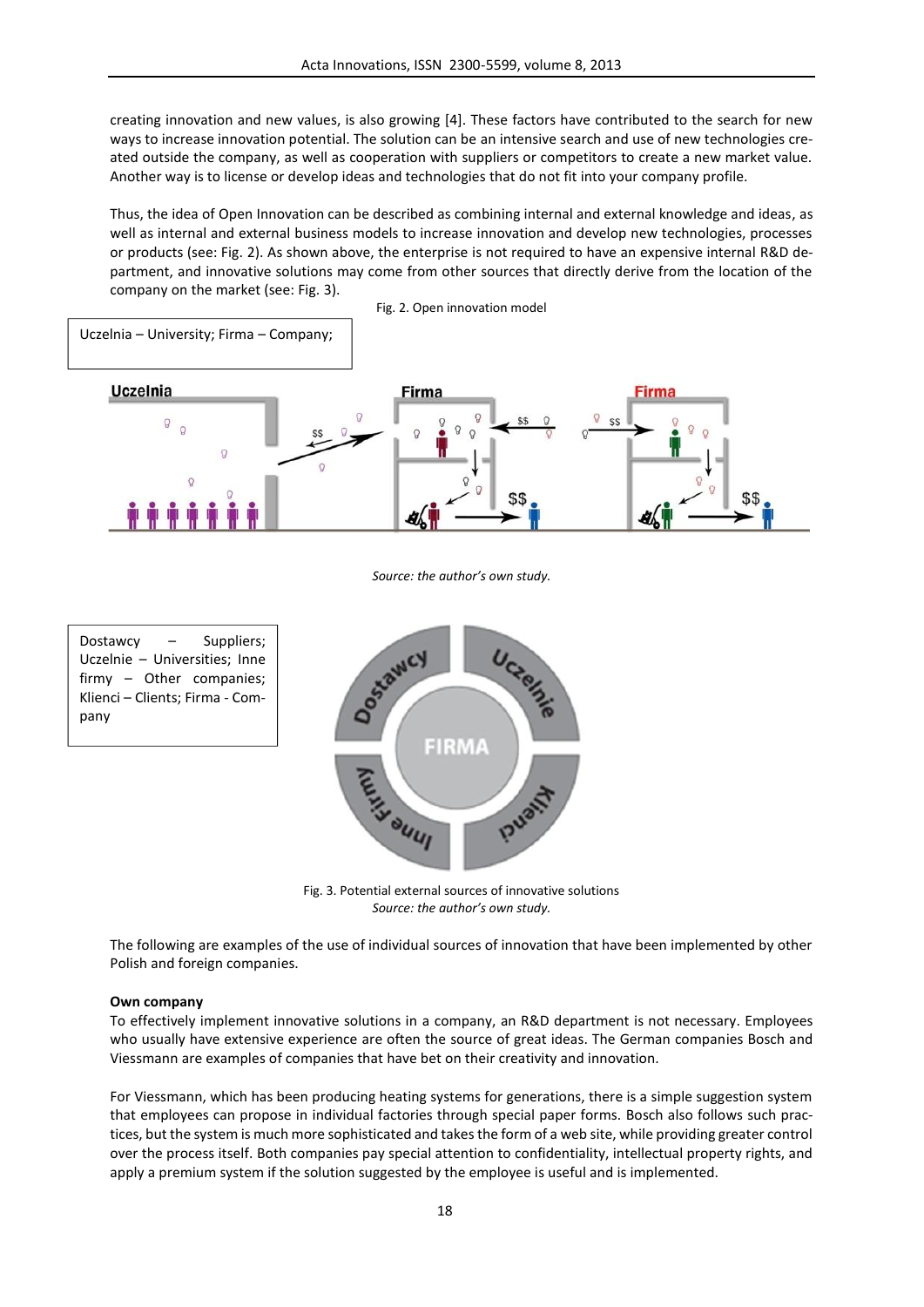

Fig. 4. Idea of Bosch *Source: own materials.*



#### **Suppliers**

Tetra Pak develops comprehensive solutions for food storage. However, during its more than 50 years of operation, the company encountered numerous problems when creating new products. One such problem was the possibility of pasteurizing the products stored in glass bottles or metal cans. To address this problem, the company asked its suppliers to propose different materials that would be more resistant to pasteurization than existing cardboard cartons. The result of this collaboration was a new packaging

consisting of three layers: thick coated paper, aluminum foil and polymer foil. Thanks to the technologies used, the packaging is ideally suited for storing juices, milk and other beverages and is currently one of the company's best-selling products.

### **Clients**

Potential customers of any company can discover the unused innovation potential. This potential was taken advantage of by SITAG FORMY SIEDZENIA, which organized a competition. Customers and artists were invited to participate in the competition. Its purpose was to design a new line of chairs, which in their form had to deviate from the standard offer of the company and lead to the emergence of an exclusive product. SITAG Formy Siedzenia has received about 3,000 submissions with various designs, from which 11 have been selected. The winning designs enabled them to create the first series of Premium chairs. The prize for the laureates is a share in the profits from the sale of each chair they designed. It is worth noting that the collection is open. The producer announces the subsequent versions of the collection, encouraging co-designers and customers themselves to collaborate.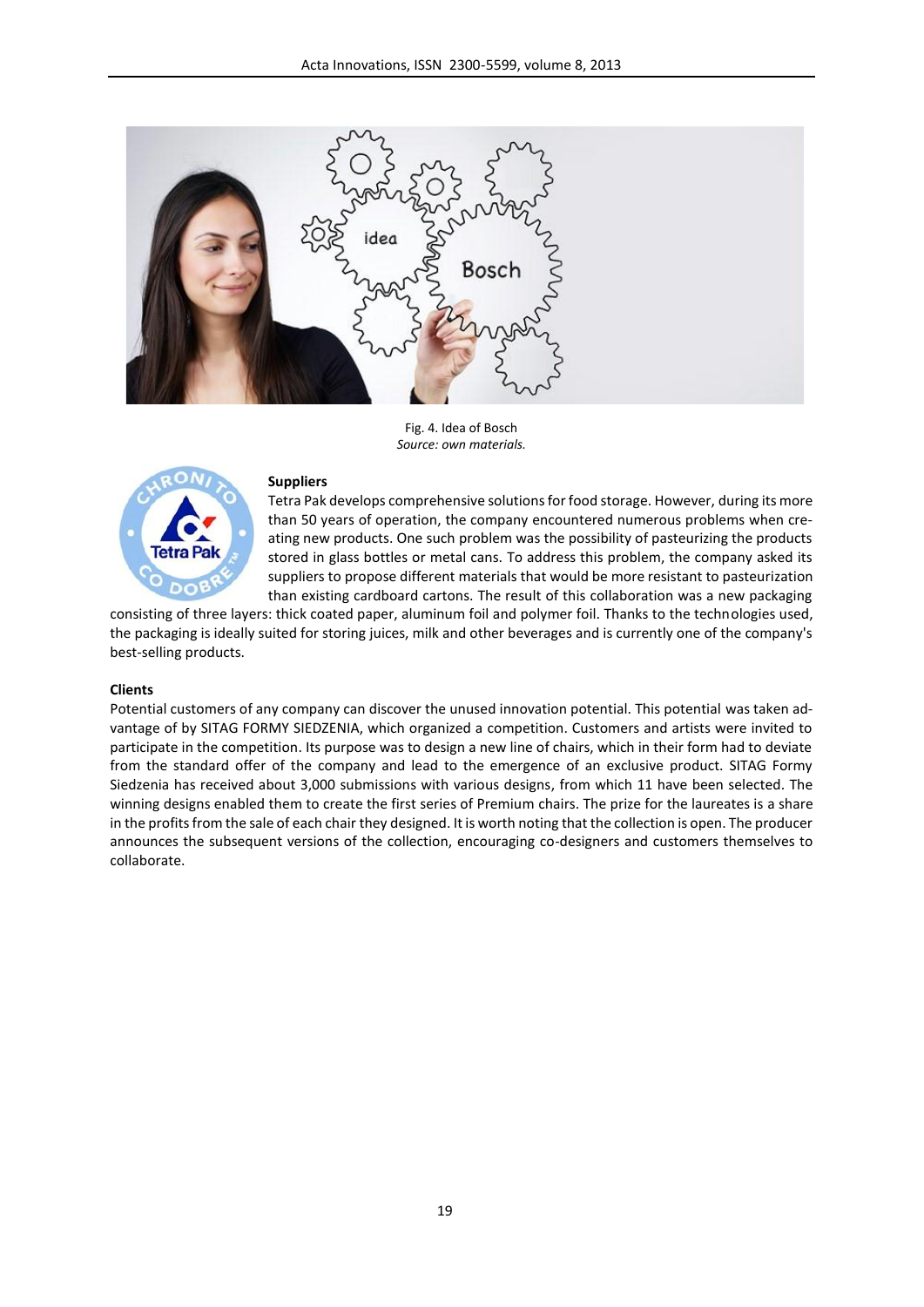

Fig. 5. Competition information *Source: own materials.*

#### **Universities**

Philips Healthcare is an example of a company that using innovative solutions from universities. The company asked the students and staff of Eindhoven University of Technology to help develop software that could help in the elaboration of reports and management of existing documents. The Datamind program was created in response to this request. Its purpose is to provide real-time solutions to problems reported by employees. The operation of the program is based on intelligent searching of databases consisting of reports, studies and analyses. After recognizing the keywords used in the description of the reported problem, the program presents the solutions used by the authors of the searched documents. Datamind is integrated with Microsoft Office, and its operation is almost imperceptible. The solutions proposed by the program also include the author's contact information, which in turn motivates and encourages discussion in direct contact and leads to improved solutions.



#### **Other companies**

A source of innovation in a company may also be discoveries and patents developed in other companies. Examples of such cooperation can be PaloAlto Research Center derived from Xerox, which in their output have achievements such as a computer mouse, icons and the graphical user interface. These elements now constitute the basis of every operating system. The solutions developed by PARC were later purchased by companies such as Apple and Microsoft.

#### **Good practices in information processing in science and technology networks**

The "Open Information Processing within Innovation Networks" (InfoPro) project aimed to improve the flow of information and data in innovative networks in Poland, Germany, the Netherlands and Hungary. Through the transfer of best methods and tools, the project contributed to increasing the network members' ability to implement innovation in a more effective and open way.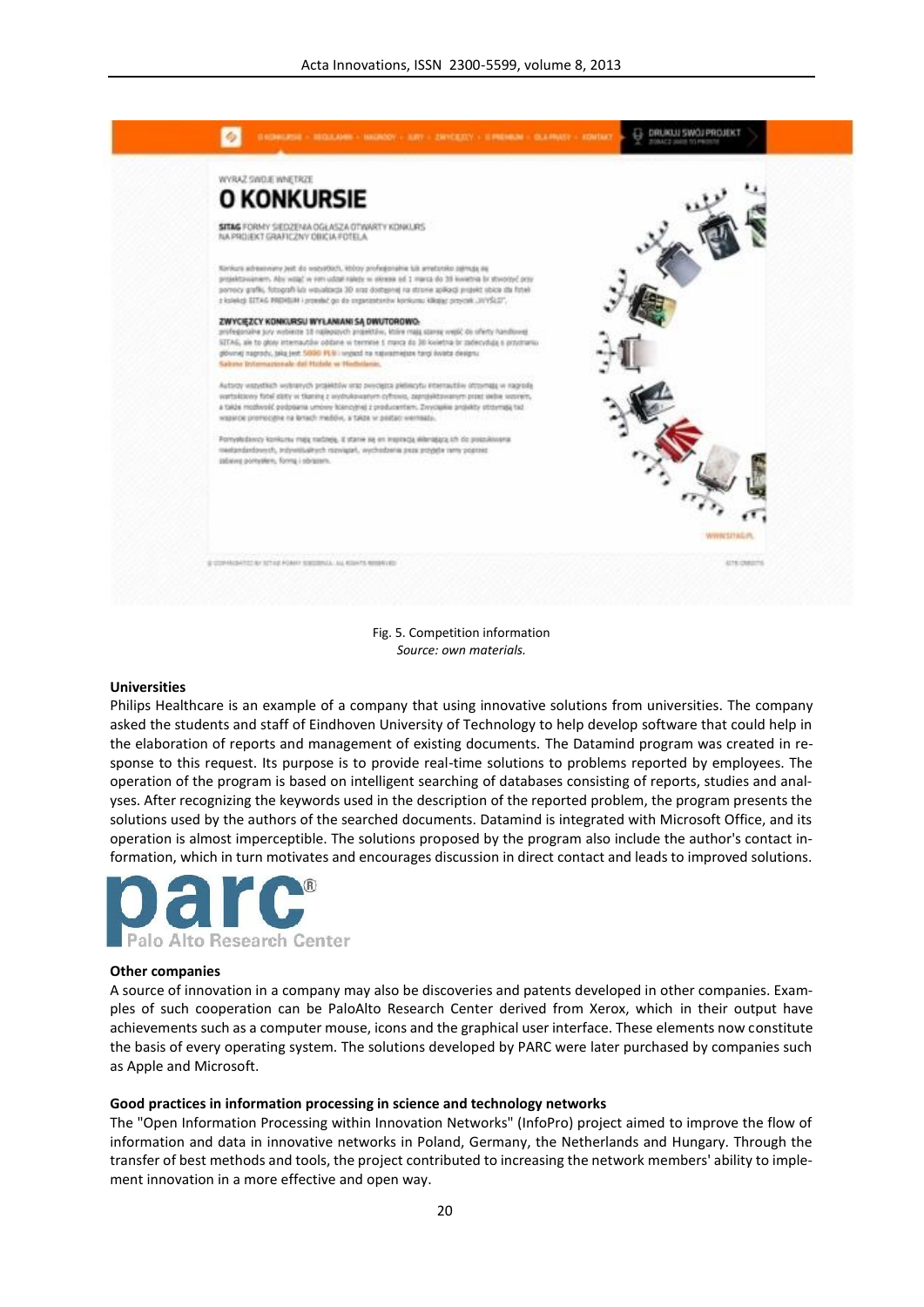InfoPro was part of the "EURIS - European Collaborative and Open Regional Innovation Strategies" project, which aims to strengthen interregional cooperation in the field of research and development, and thus support the creation of Regional Innovation Strategies through the exchange of knowledge, experience and good practice. The InfoPro project has used the Measurement Index of Reliability methodology, which evaluates good practices in each region, presenting ways of processing information in implementing networks, or preparing for the implementation of the Open Innovation paradigm.

## **The theoretical background of the Measurement Index of Reliability (MIR) methodology**

MIR measures the ability of the business process to respond to unexpected events. The methodology was used to examine the process of creating new products in a variety of industries such as the electronics, telecommunication, medical or processing industries. It evaluates the maturity of the information process during the development of new products in three main stages:

- Stage I measuring and evaluating new events in the business process. If such events occur, and the chances they bring about are not well appreciated and identified, it will not be possible to react to them.
- Stage II communicating and informing about the events. It is imperative that participants in the process are aware of the new possibilities.
- Phase III analysis of the genesis of the events and control. If the event source is specified, it will be possible to take appropriate countermeasures.

Each stage is assigned one of the 5 MIR levels:

- MIR 0 no control and measurement for the event.
- **MIR 1 event measurement,**
- MIR 2 measurement and identification of the origin of the event,
- MIR 3 measurement, identification of origin and cause of the event,
- **MIR 4 ability to predict similar events in the future.**

## Characteristics of MIR levels

## MIR 0: Exposure

Theoretical assumptions: The information has been revealed, but network members are not necessarily aware.

This is usually the first stage in the development of any project. The information is prepared and categorized, but there is no clear interaction with network members. In the Open Innovation environment, network members need to feel free if they want to develop and publicize their projects. At this stage, an emotional approach to the subject, one that motivates and inspires, is important. However, there should be a balance between the aspects and a professional and substantive description.

#### MIR 1: Dissemination

Theoretical assumptions: Information has been given to specific partners, but at this stage they are not aware of its usefulness.

The information environment is very important at this stage. It should be user friendly and combine aesthetic and functional elements that provide intuitive and easy access. This will allow for interest and involvement, and will ultimately contribute to dialogue. At this stage, social media prove to be useful to reach a broader audience and to contact the sender.

## MIR 2: Sharing

Theoretical assumptions: Information has been made available to partners with a specific profile, but they are still not aware of its usefulness.

Sharing at this stage is initiated by several factors:

- the need to share information,
- the partners searching for a specific solution,
- the common interests of the partners,
- $\blacksquare$  the context,
- **trust while passing on the information.**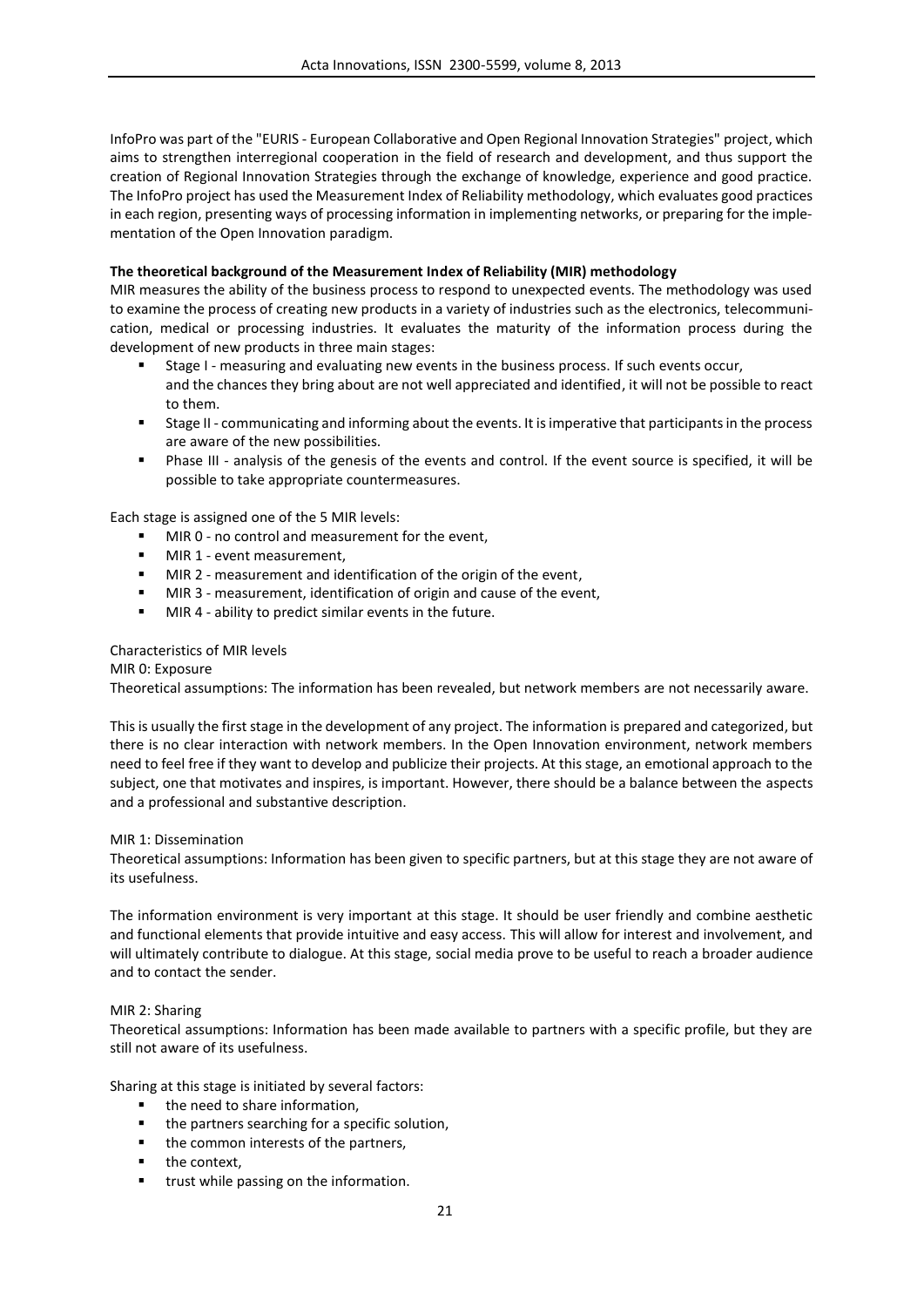## MIR 3: Integration and creation of new values

Theoretical assumptions: The information has been disseminated, and various parts (or the entirety) thereof have been integrated, which in turn contributes to the creation of new intellectual or material values.

At this stage, specific and specialized tools are useful, integrating various types of information while maintaining constant communication.

In this part of the paper, attention will be focused on the MIR methodology adopted for the InfoPro project, which investigates the effectiveness of information flow in networks operating with or implementing the OI paradigm.

MIR was used to verify the tools used to process information in existing networks in Poland, Germany, the Netherlands, and Hungary. A check was performed on whether they could support the innovation process, from managing its flow, reacting to unforeseen events, and as a result, creating new values.

MIR levels are defined as follows:

- MIR 0 The tool can reveal information, but network members at this stage are not able to evaluate it.
- MIR 1 The tool provides easy access to information, but network members are still unable to determine its relevance.
- MIR 2 The tool allows selective sharing of information to network members who may be interested in it. However, its usefulness is still unclear.
- MIR 3 The tool contributes to integrating and generating new values. The information is provided to the relevant partners who are seeking it. It is clearly described and is a valuable asset in the production process.

Based on the above-mentioned modified levels of MIR evaluation, examples of good practice were evaluated, which allowed for observing the differences and understanding the key factors increasing efficiency. In each of the participating regions, a joint discussion was held to become familiar with the tools used and to evaluate them using the MIR scale positioning.

## **Analysis and evaluation of selected projects Zala Region - Hungary**



One example of cooperation between companies, leading to the creation of an innovative solution, is the HY-GO project. It was created in cooperation with universities and private enterprises. Its goal was to create an environmentally-friendly hydrogen-powered vehicle that would also become a symbol of cross-sectoral collaboration. The level of maturity in the processing of information in the project described is MIR 0.

This is because in the Zala region, current practices are mostly focused on building examples that are intended to encourage cooperation aimed at innovation.

To improve and enhance the impact of the HY-GO project, it would be beneficial to create a **A** platform that would allow other members to engage in the development of the project. In ad-

dition, such a solution would allow closer cooperation between the project developers and at the same time contribute to its promotion via the Internet.



## **Brainport-Netherlands**

Datamind, developed for the improvement of the medical services systems, is another project. The program provides up-to-date solutions to problems reported by employees that serve patients. The operation of the program is based on intelligent searching of databases consisting of reports, studies and analyses. After recognizing the keywords used in the description of the reported problem, the program presents the solutions used by the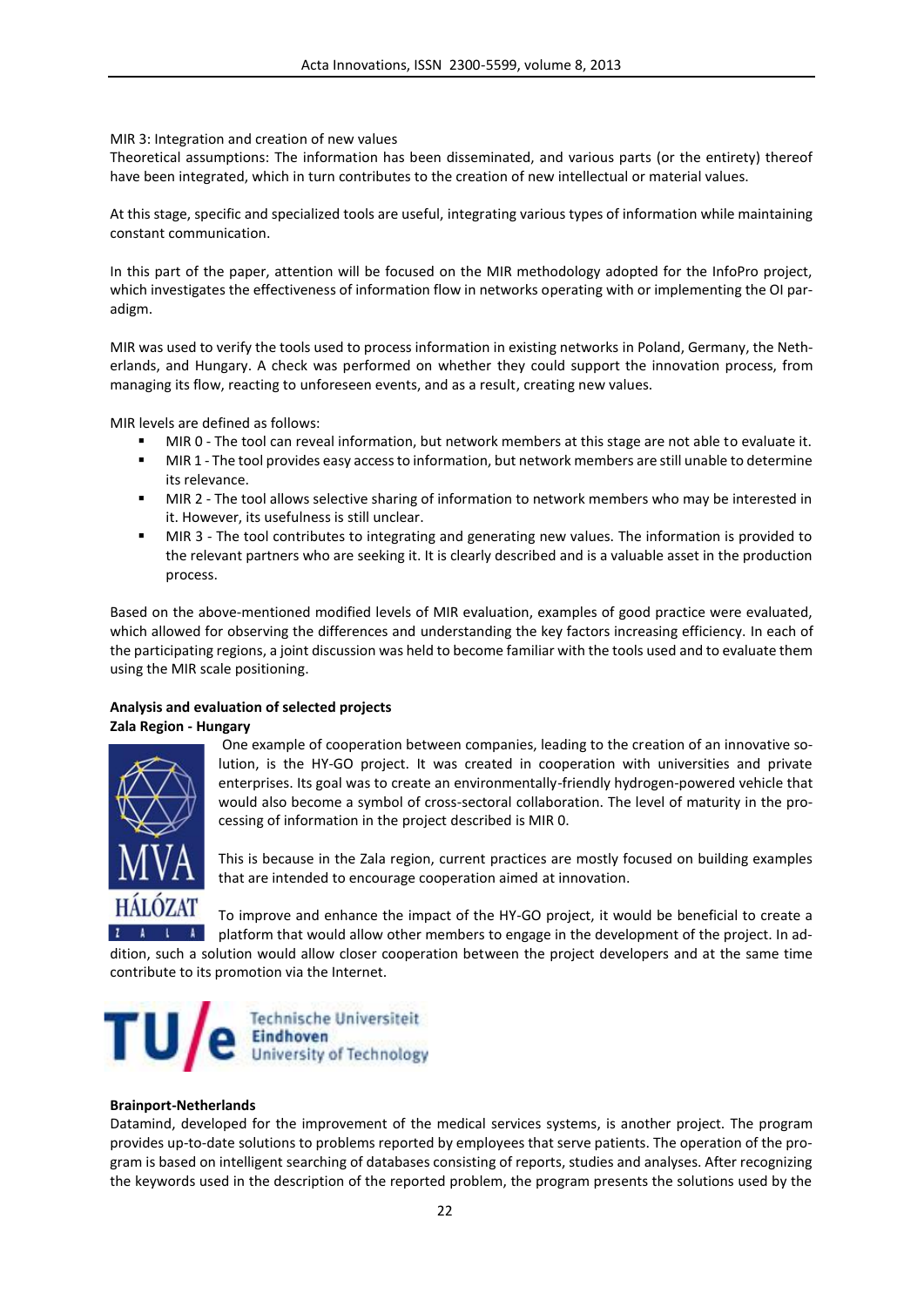authors of the searched sources. Datamind is integrated with Microsoft Office, and its operation is almost imperceptible. The solutions proposed by the program also include the author's contact information, which motivates and encourages discussion in direct contact and leads to improved solutions.

The level of maturity in the processing of information in the project has been evaluated at >MIR3. Emphasis is put on combining different information through a system of hints, creating new knowledge by compiling information from different fields, while allowing a general view of the current stage of the project (goals, key accomplishments).

In the Brainpoint Region, the implementation of tools for many levels of MIR was observed. The stronger ones were at MIR 2 and >MIR 3; however, interesting results were achieved through the implementation of MIR 1 and MIR 0 tools. The >MIR 3 tools support the development of knowledge through enhancing the possibility to create new solutions. MIR 2 tools are mainly used to show future perspectives for decision-making support. MIR 1 tools support access to information by helping to find dependencies, creating outlines and reliable structures. Also, they are flexible and easy to use. The interesting feature of MIR 0 is the support and highlighting of certain aspects by raising interest in people.

# **VIRTUAL DIMENSION CENTER**



One of the most important issues facing Brainpoint is the proper alignment of intellectual property regulations.

### **Stuttgart - Germany**

An example of a tool allowing to collect on-line information about customer needs and to simultaneously generate proposals of 3D-CAD technology solutions to address the reported problem is the 3D Fitness Check project. The level of maturity of the project in terms of information processing was assessed to be MIR 2. Stuttgart also uses other tools rated as being within the MIR 0-3 range. Digital data processing tools, such as Tech Alert, Newsletter, or Knowledge Base, are widely used. Local and global information is readily available and it also incorporates the social aspects of communication. Unfortunately, there are insufficient opportunities for direct exchange of information between network members.



#### **Łódź Region**

An example of a project implemented in Łódzkie is the project Bioenergy for the Region - Integrated Doctoral Student Development Programme. Interdisciplinary groups of doctoral students, working on common solutions for business entities in the field of renewable energy were formed within its framework. Thanks to the support of experts and enterprises, a platform has been created for sharing information and ideas and deepening the cooperation between science and the economy. The level of maturity of the project in terms of information processing was assessed to be at the level of MIR 2 up to MIR 3. Other network information processing tools used in Łódzkie were evaluated at MIR 0 to MIR 2 level.

The Bioenergy for the Region cluster and its coordinator - the Pro-Akademia Research and Innovation Center are strongly interested in implementing new solutions and repeating tools for categorization and further distribution of data. Such a database will allow for increased support for cluster members and will also contribute to increased information flow. This will in turn positively influence the development of the Open Innovation idea.

#### **Conclusion**

The idea of Open Innovation, a new paradigm for creating innovative business strategies, is finding increased use in practice. In many companies, the idea of Open Innovation is realized in the form of combining internal and